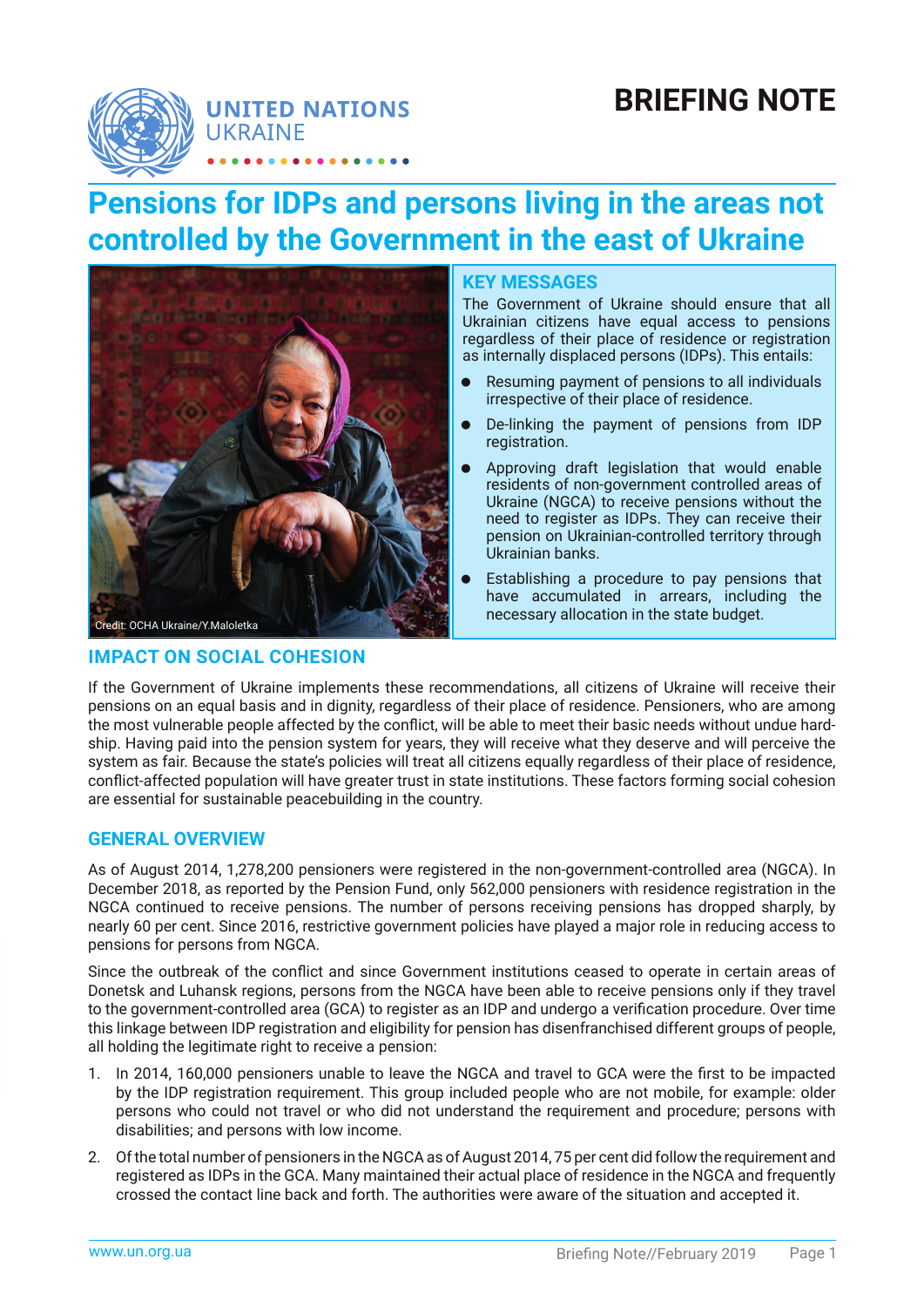- 3. In 2016, the authorities introduced measures to verify if pensioners with IDP registration had indeed moved to the GCA. The measures had the goal of stopping the payment of pensions to persons who actually reside in the NGCA. The verification measures included home visits by social workers, physical verification at the bank where pensions are paid out, and cross-checking of lists provided by the State Border Guard Service (measuring the number of days persons spent in the NGCA) and the State Security Service.
- 4. In 2017, another trend emerged. The Pension Fund halted pension payments to IDP-pensioners who had acquired residence registration in the GCA and consequently relinquished their IDP certificates. This action arose from an administrative procedure requiring the transfer of "paper files" from a regional Pension Fund department in the former place of residence as a pre-condition for the payment of pensions in a new location. Only holders of an IDP certificate are exempted from this rule; they receive their pension based on information in the electronic database, without the transfer of "paper files". There is no clear data on the scope of this problem, but the number of affected persons is likely to grow.

The following diagram based on the data from the Pension Fund $^1$  illustrates the significant reduction of the number of persons from the NGCA who receive pensions:



<sup>\*</sup>Note: the data does not track deaths in NGCA, nor does it track individuals who reached pension age since August 2014 and reside at NGCA. There is no available data on this.

In 2018, the number of persons receiving pensions fluctuated from 573,900 in March to 470,000 in July and rose back to 562,000 in December. These figures demonstrate that based on verification requirements the Pension Fund continued to suspend pensions of IDP-pensioners who were suspected of not residing permanently in the government-controlled territory. Each suspension meant that individuals faced a gap in receiving the monthly income they depend upon.



In a landmark judgment issued in May 2018, the Supreme Court $^2$  restored the rights of an IDP whose pension payments had been terminated as the result of verification measures. In July 2018, the Kyiv Appellate Administrative Court ruled that the authorities should no longer verify the residence of IDPs or suspend their

<sup>1.</sup> Monthly updates used to be published at the official website of the Pension Fund of Ukraine. However, since July 2018, they are no longer publicly available.

<sup>2.</sup> Supreme Court, judgment of 3 May 2018 case no. 805/402/18, text available from<http://reyestr.court.gov.ua/Review/73869341>.

Upheld in the final judgment of the Grand Chamber of the Supreme Court as of 4 September 2018 available fro[m http://www.reyestr.]( http://www.reyestr.court.gov.ua/Review/76945461) [court.gov.ua/Review/76945461]( http://www.reyestr.court.gov.ua/Review/76945461).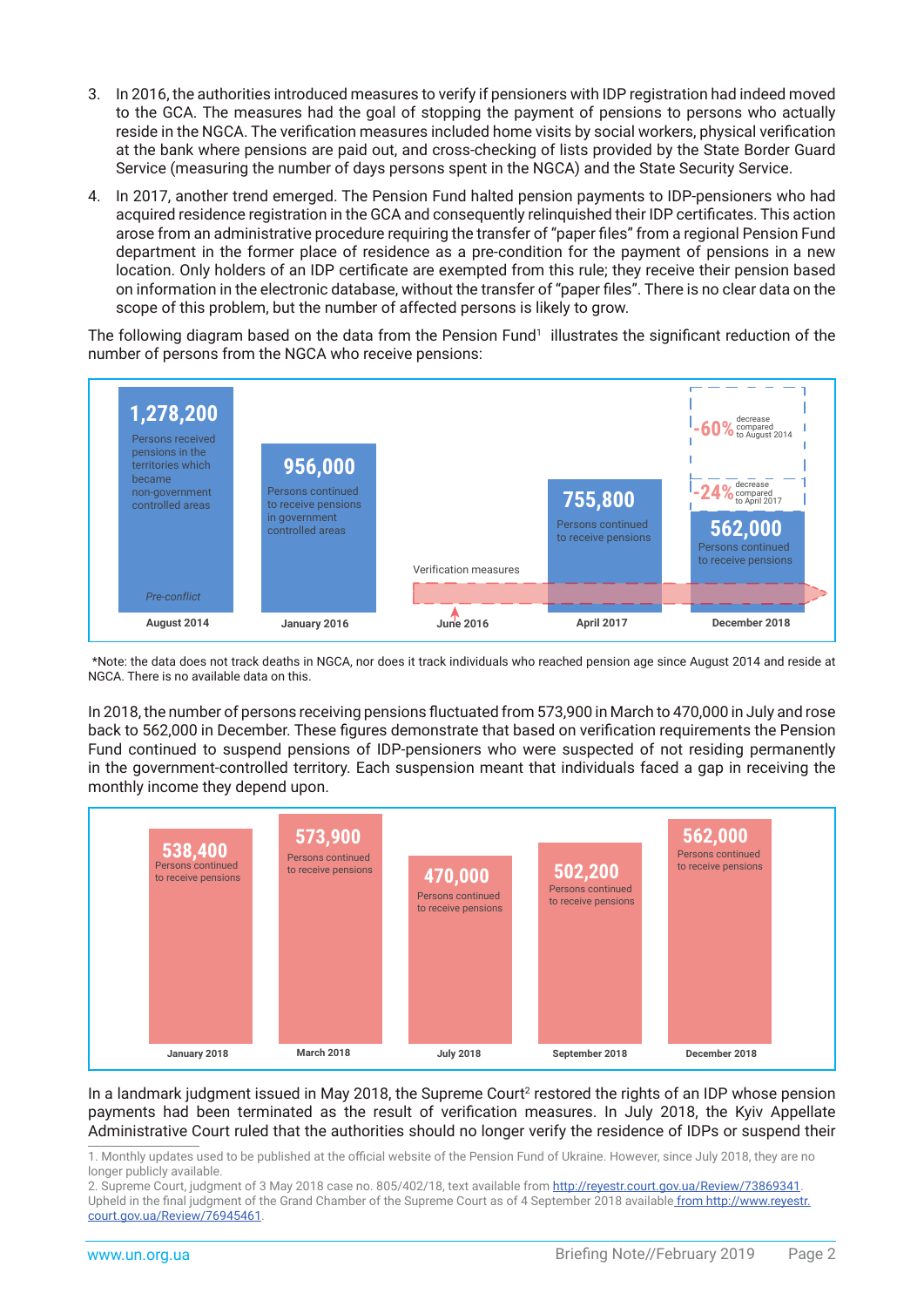pension payments based on information gathered during these home visits. The ruling rendered null and void the relevant provisions of the Cabinet of Ministers Resolutions #365 and 637.<sup>3</sup> In the second half of the year, implementation of this judgment was inconsistent. In December 2018, the Supreme Court confirmed this decision.<sup>4</sup> The Government needs to review its regulations concerning the payment of pensions and social benefits to pensioners from the NGCA in line with this positive court practice. Even when people have their pensions reinstated, they cannot receive payment for the arrears that accumulated when their pension was suspended. The Government explains that it must develop a separate procedure for paying these arrears. Adoption of this procedure has been pending since April 2018.

*"My mother, 91, cannot get her pension since 2014. She is too old to travel to the government-controlled side. She worked for it all her life."*

> *Resident of a village near the contact line*

## **MAIN CHALLENGES AND RECOMMENDATIONS**

## **De-linking the right to pension from IDP registration**

The current policy distorts statistics, complicates planning for IDPs, and imposes large administrative costs through the necessity of conducting multiple rounds of verifications.

The draft law #6692<sup>5</sup> , which was registered in the Verkhovna Rada of Ukraine in July 2017, would enable residents of the NGCA and of localities along the contact line to receive pensions in the territory controlled by the Government without having to register as IDPs. The Parliamentary Committees on social policy and on human rights recommended its adoption in the first reading.

The draft law introduces amendments to the existing legislation, including the Law of Ukraine 'On Mandatory State Pension Insurance'. The amendments confirm that payment of pensions shall be conducted on general grounds for all citizens of Ukraine through authorized banking institutions. Pensioners from the territory not controlled by the Government will be permitted to apply for their pensions, either personally or through an authorized representative, at any pension department in Ukraine. Furthermore, pensions for people from NGCA shall be paid retroactively without any time limitations. As of 12 February 2019, the draft law has not yet been brought to the plenary of parliament for a first reading.

## **Recommendation:**

• Encourage Parliament to put draft law #6692 on its agenda (the law provides for de-linking the payment of pensions from IDP registration) for a first reading and then fine-tune it for adoption.

## **Payment of accumulated arrears to IDPs whose pension was suspended**



Persons maintain a right to claim pensions that have accumulated in arrears.

The Government of Ukraine has suspended the pensions of hundreds of thousands of persons. Thus, these arrears have grown tremendously, and pose a risk for the state budget. In November 2018, the Pension Fund reported that pension arrears owed to persons from the NGCA amount to UAH 53 billion (USD 1.89 bn). The Pension Fund has not set aside reserves to pay out this amount. Furthermore, if

these debts are ultimately litigated at the European Court of Human Rights, Ukraine could find itself obliged to pay both material and moral damages.

## **Recommendation:**

• Ensure that persons whose pension was suspended receive it accumulated in arrears.

<sup>3.</sup> Kyiv Appellate Administrative Court, judgment of 4 July 2018 case no. 826/12123/16, text available from [http://www.reyestr.court.gov.](http://www.reyestr.court.gov.ua/Review/75172804) [ua/Review/75172804](http://www.reyestr.court.gov.ua/Review/75172804).

<sup>4.</sup> Administrative Chamber of the Supreme Court, judgment of 20 December 2018 case no. 826/12123/16, text available from [http://](http://reyestr.court.gov.ua/Review/78808062) [reyestr.court.gov.ua/Review/78808062](http://reyestr.court.gov.ua/Review/78808062).

<sup>5.</sup> The text in Ukrainian is available at [http://w1.c1.rada.gov.ua/pls/zweb2/webproc4\\_1?pf3511=62241](http://w1.c1.rada.gov.ua/pls/zweb2/webproc4_1?pf3511=62241).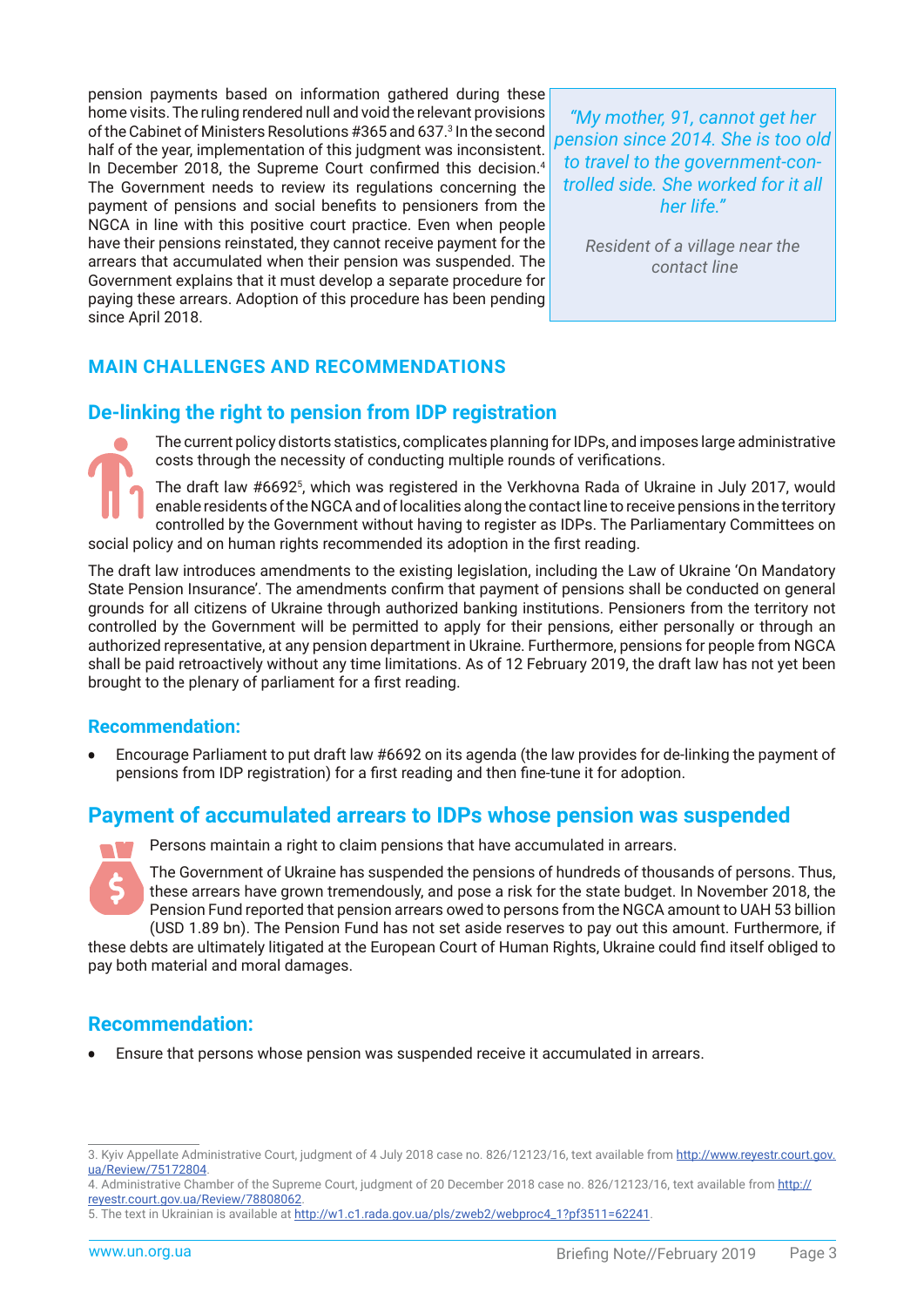# **Pensions to IDPs who relinquished their IDP certificates**



Under the current scheme, people who relinquish their IDP certificate and obtain residence registration in their new homes are deprived of their pension. As a result, people face an unreasonable choice between receiving their pensions and obtaining residence registration in their new homes, which is necessary to secure certain rights, including the right to vote in local elections. State policy should facilitate, not impede, durable solutions for IDPs.

#### **Recommendations:**

- Ensure that persons whose "paper files" remain in the NGCA receive their pensions based on the data from their electronic file, regardless of whether they remain registered as IDPs. This could be done by prioritizing IDPs and residents of NGCA in the general process of digitalization of services.
- Ensure that IDPs who applied for a pension for the first time after relocation to GCA and whose "paper file" has been compiled in government-controlled territory receive their pension in the same way as any other citizen of Ukraine without the need to provide an IDP certificate.

# **Pensions for persons with disabilities or other persons who cannot travel from NGCA**

**The access to pensions of persons who cannot travel out of NGCA, even to sign a power of attorney** authorizing a relative to collect his or her pension in the future, is a critical issue. Resolving this matter is complex and requires all the parties to reach an agreement.

#### **Recommendation:**

• Following the adoption of a law extending pensions to all persons who can travel to government-controlled territory, initiate discussions regarding a mechanism to enable the payment of pensions to those who are not able to travel.

## **ANNEX**

## **International standards**

Even when a State is forced out of its own territory, or has less control over the territory, international human rights law provides that it has positive obligations toward persons residing there: it must still undertake "measures in its power to take and are in accordance with international law" to secure the human rights of individuals.<sup>6</sup>

Article 9 of the International Covenant on Economic, Social and Cultural Rights recognizes the right of everyone to social security, including social insurance. Particular attention should be paid to persons residing in remote, disaster or conflict affected areas.

The right to pension is interpreted as being of pecuniary nature and thus regarded as falling within the scope of the right to property.<sup>7</sup> Protocol I to the Convention for the Protection of Human Rights and Fundamental Freedoms, Article 1 (right to property), provides for the entitlement to the peaceful enjoyment of possessions, including pensions.

The principle of non-discrimination is enshrined in Article 14 of the Convention for the Protection of Human Rights and Fundamental Freedoms. Discrimination on the basis of place of residence or registration as an IDP is unacceptable.

Guiding Principles on Internal Displacement, Principle 5 (protection from displacement) obliges all authorities to prevent and avoid conditions that might lead to displacement of persons. Policies that require someone to be displaced in order to access their pensions are in violation of this principle.

## **National legal framework**

All Ukrainian citizens have an equal right to receive their pensions, regardless of their place of residence or their registration as IDPs.

<sup>6.</sup> ECtHR, Ilaşcu v. Moldova, paras.330-331.

<sup>7.</sup> See Muller v. Austria (ECtHR, 1975) and Pichkur v. Ukraine (ECtHR, 2013)